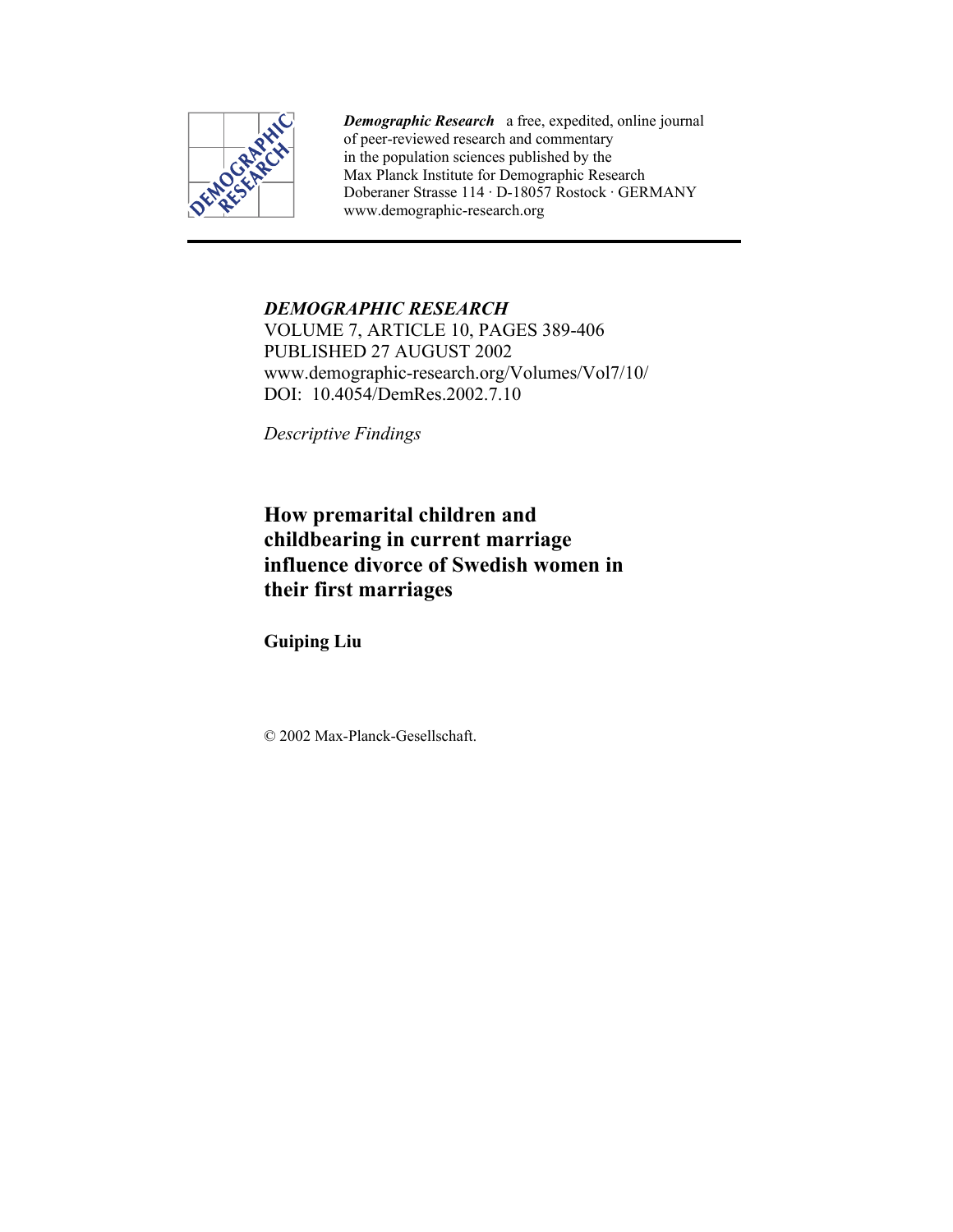# **Table of Contents**

| 1               | Introduction                      | 390               |
|-----------------|-----------------------------------|-------------------|
| 2<br>2.1<br>2.2 | Data and method<br>Data<br>Method | 391<br>391<br>396 |
| 3               | Findings                          | 397               |
| $\overline{4}$  | Conclusion                        | 404               |
| 5               | Acknowledgments                   | 404               |
|                 | References                        | 405               |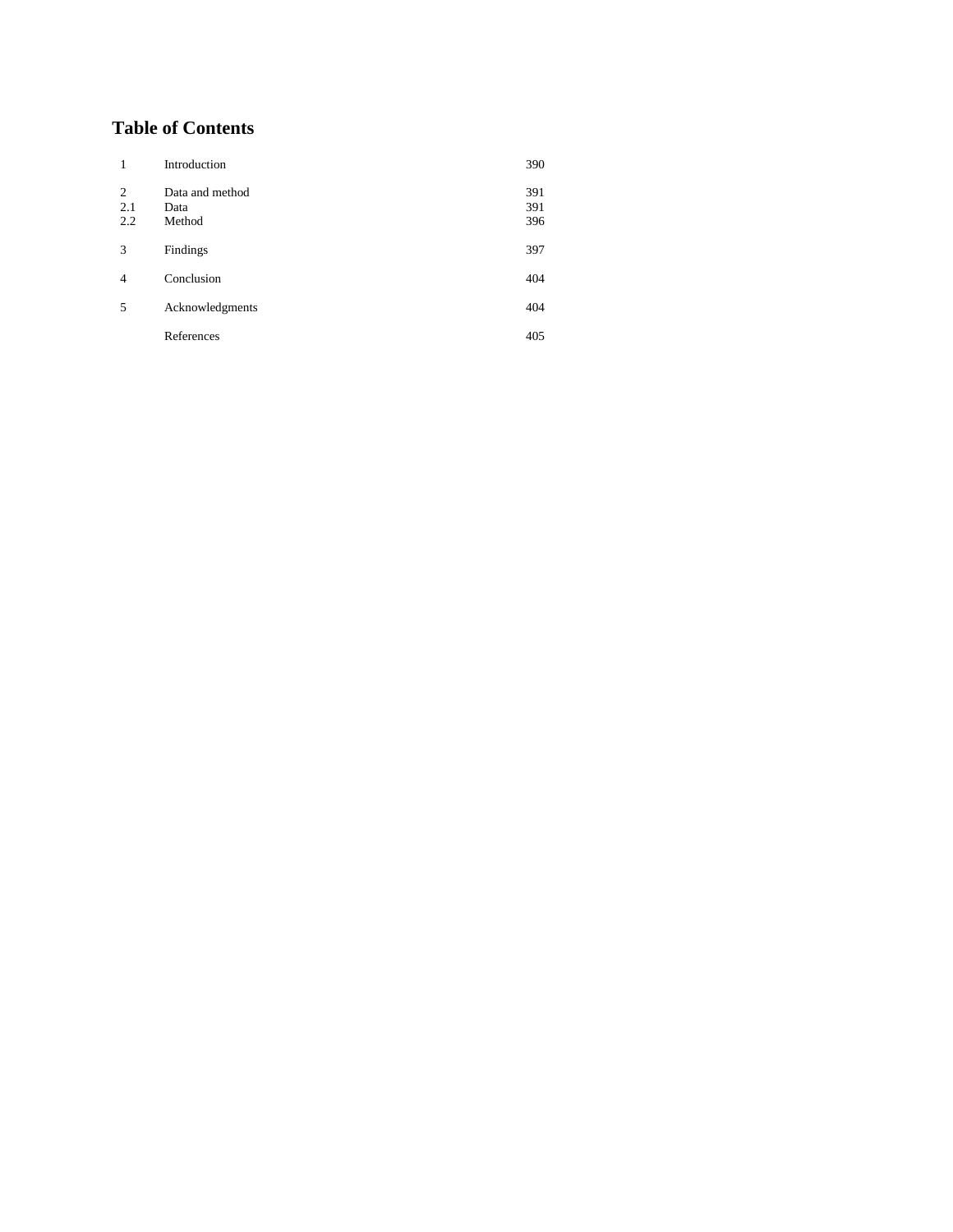*Descriptive Findings*

## **How premarital children and childbearing in current marriage influence divorce of Swedish women in their first marriages**

#### **Guiping Liu<sup>1</sup>**

### **Abstract**

By using a Swedish register data set and applying hazard models with unobserved heterogeneity, this study demonstrates that the partners' childbearing history plays an important role in predicting the divorce risks of families with various combination of premarital children. Families with premarital children definitely have a higher risk of divorce than do those without premarital children. Producing a common child reduces the divorce risk, but as the youngest common child gets older, his or her role in maintaining family bond weakens. Families which the wife has premarital children by another man decidedly have a higher risk of divorce than do families with other combinations of premarital children. Other findings deviate from what has been reported in the literature.

 $\overline{a}$ 

<sup>1</sup> Max-Planck-Institute for Demographic Research, Doberaner Strasse 114, Rostock, Germany. Phone: +49 381 2081 189, Fax: +49 381 2081 489, email: liu@demogr.mpg.de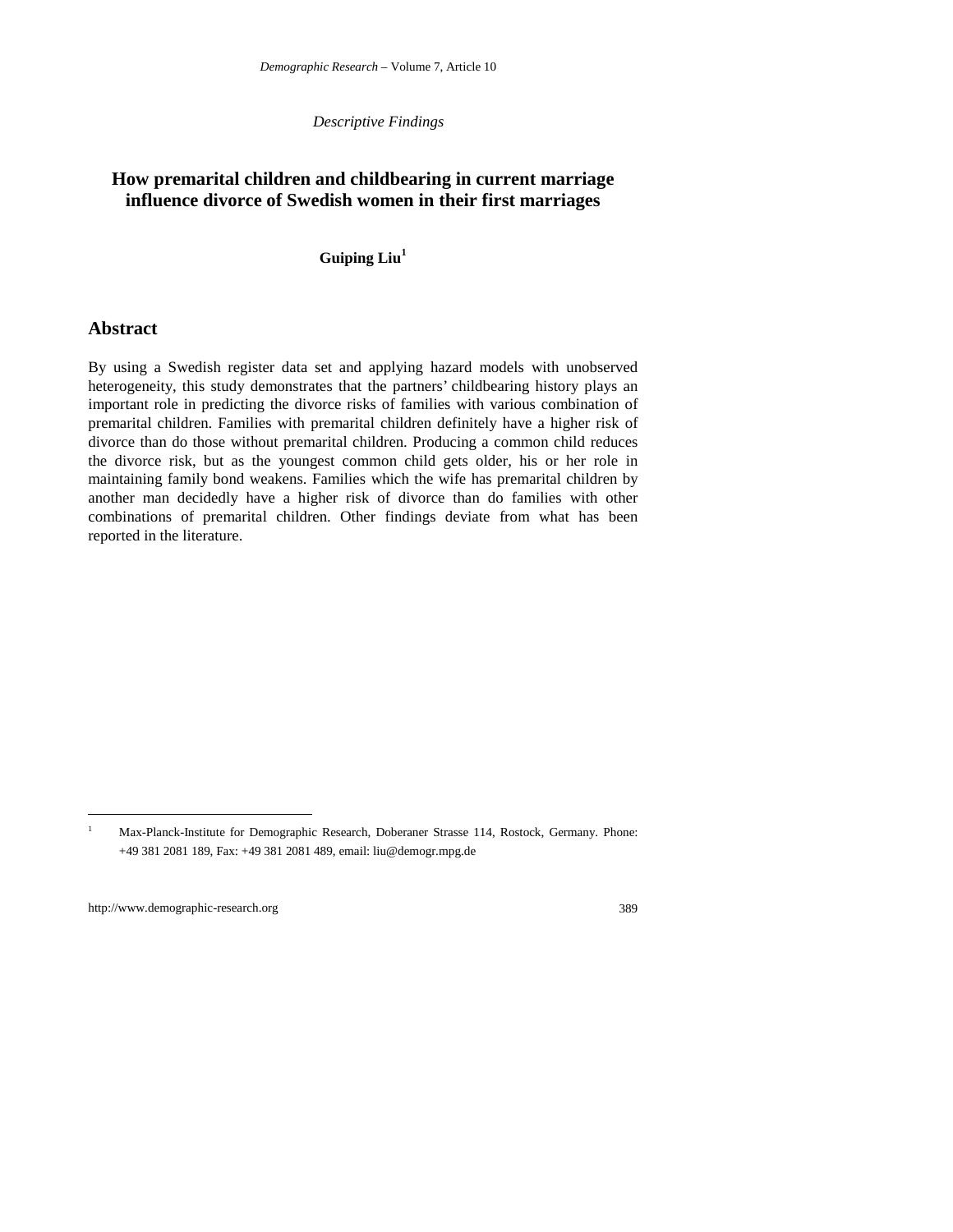## **1. Introduction**

The existence of premarital children may complicate family relationships. They also make the study of marital instability more complicated. No wonder, therefore, that the literature on the effects of premarital childbearing is contradictory. In applying the concept of 'marriage-specific capital' to explain family instability in second and later marriages, Becker, Landes and Michael (1977) maintained that 'children (and perhaps other specific capital) from previous marriages could reduce the stability of the current marriage because they are a source of friction'. White and Booth (1985) claimed that the presence of stepchildren is a destabilizing influence in late remarriages and a major contributor to their somewhat greater rate of divorce. Similarly, Furstenberg (1990) concluded that because of the ambiguity of family norms and because bonds between stepparents and their children are weaker and sometimes fraught with conflict, relationships in stepfamilies generally are less harmonious and gratifying. Both Cherlin and Furstenberg have paid much attention to the high instability of American stepfamilies since the late 1970s. Cherlin (1978) used the term 'incompletely institutionalized family' in his explanation of the high rates of separation and divorce in remarried families in the United States. In 1979 and 1984, Furstenberg described this as 'distinctively different family form', which he called 'the new extended family' in 1987 (For an overview, see Cherlin & Furstenberg, 1994).

It is often assumed that having common children can improve a remarried couple's relationship with each other because common children provide closer ties between the parents. In contrast, Ganong and Coleman (1988) suggest that having common children does not really cement bonds within families; but they only focus on the changing ties among family members and do not deal directly with divorce risks in families.

Using the National Longitudinal Survey of Youth (NLSY) and applying a joint modeling procedure, Upchurch, Lillard and Panis (2001) found no direct effect of nonmarital children on the risk of union dissolution. They claimed that 'non-marital children appear to delay women's marriage formation, but once married, the non-marital children do not contribute to the risk of separating'. They drew their conclusions after accounting for the 'endogeneity' of the multiple processes.

Some research based on Swedish data shows that women who have premarital children have an excess risk of divorce in their first marriage (Hoem, 1995; Hong, 1996; Andersson, 1997; Liu, 2002a). Yet these researches do not show how different types of premarital births influence the divorce risk of families differentially, because no suitable data was available at that time. Others tried to figure out why mothers with premarital children have a higher risk of divorce. They have hypothesized that 'the remaining excess risk of divorce for mothers of premarital children may stem from the fact that their husband are not these children's biological fathers' (Qvist et al. 1995; for a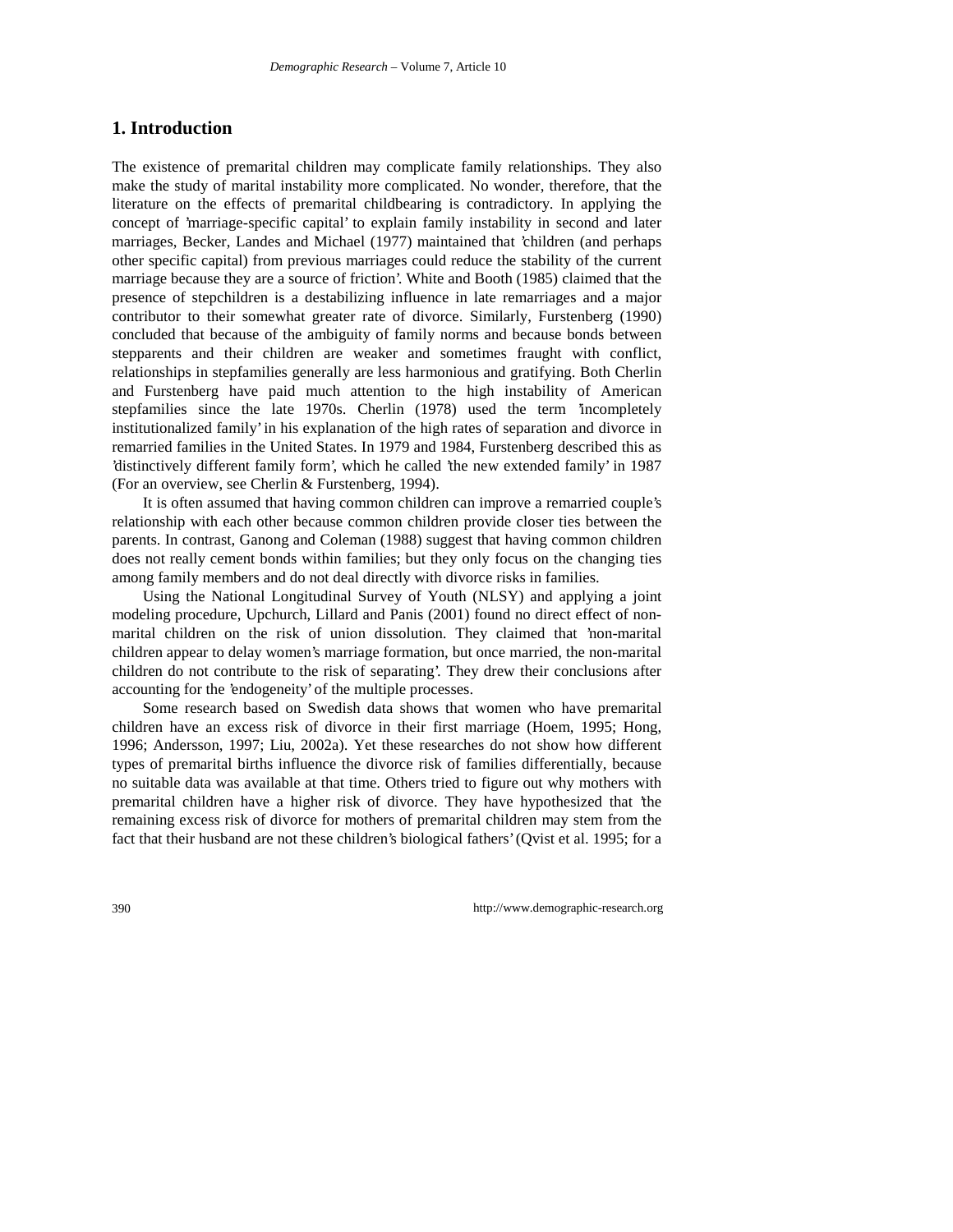review, see Andersson, 1997). Actually, using Norwegian registers, Kravdal (1988) has found that for women in their first marriages, the presence of premarital children indeed lead subsequently to higher risk of divorce, even the father of the premarital children is the woman's current husband.

With a newly structured register data set from Statistics Sweden, this study focuses on two issues: **First**, how do various compositions of a set of children born before the current marriage formation influence family stability? **Second**, does the presence of common children reduce the divorce risks? We focus only on the empirical evidence, and leave further theoretical explanations for another time.

We limit our investigation to the first marriages of Swedish women. The reasons are as follow. First, it facilities our study, in light of the complication of the issues. Second, the previous Swedish (and Norwegian) studies mentioned above dealt with first marriages of women, too. We intend to make our results comparable somehow. Third, entering marriages is rather selective for Swedish women and entering higher marriages is more highly selective. We prefer to treat separately for higher orders of marriages in other investigations.

### **2. Data & Method**

#### **2.1 Data**

For our hazard analysis of the divorce risks of Swedish women in their first marriages, we use a unique set of Swedish individual-level register data with ample information on demographic profiles and on social and economic characteristics. The data set contains records for both men and women. It covers the period from 1945 through 1999. We include eight covariates in our models, namely, (1) composition of any set of premarital children by parenthood, (2) woman's age at first marriage, (3) marital ordinal of her husband, (4) total number of children of both partners, (5) an indicator of pregnancy at marriage formation, (6) an indicator of whether the woman is pregnant in the current marriage, (7) an indicator that a child has been born in the current marriage, and (8) age of the youngest common child. The woman's age at first marriage, the indicator of a pregnancy in the current marriage, marital ordinal of her husband and the age of any youngest common child are straightforward and are readily obtained from the raw data set. Total number of children of both partners (include all children with various parenthood) can easily be obtained from the data set, too.

The rest of the covariates need some explanation and we now describe how we got them from the raw data set.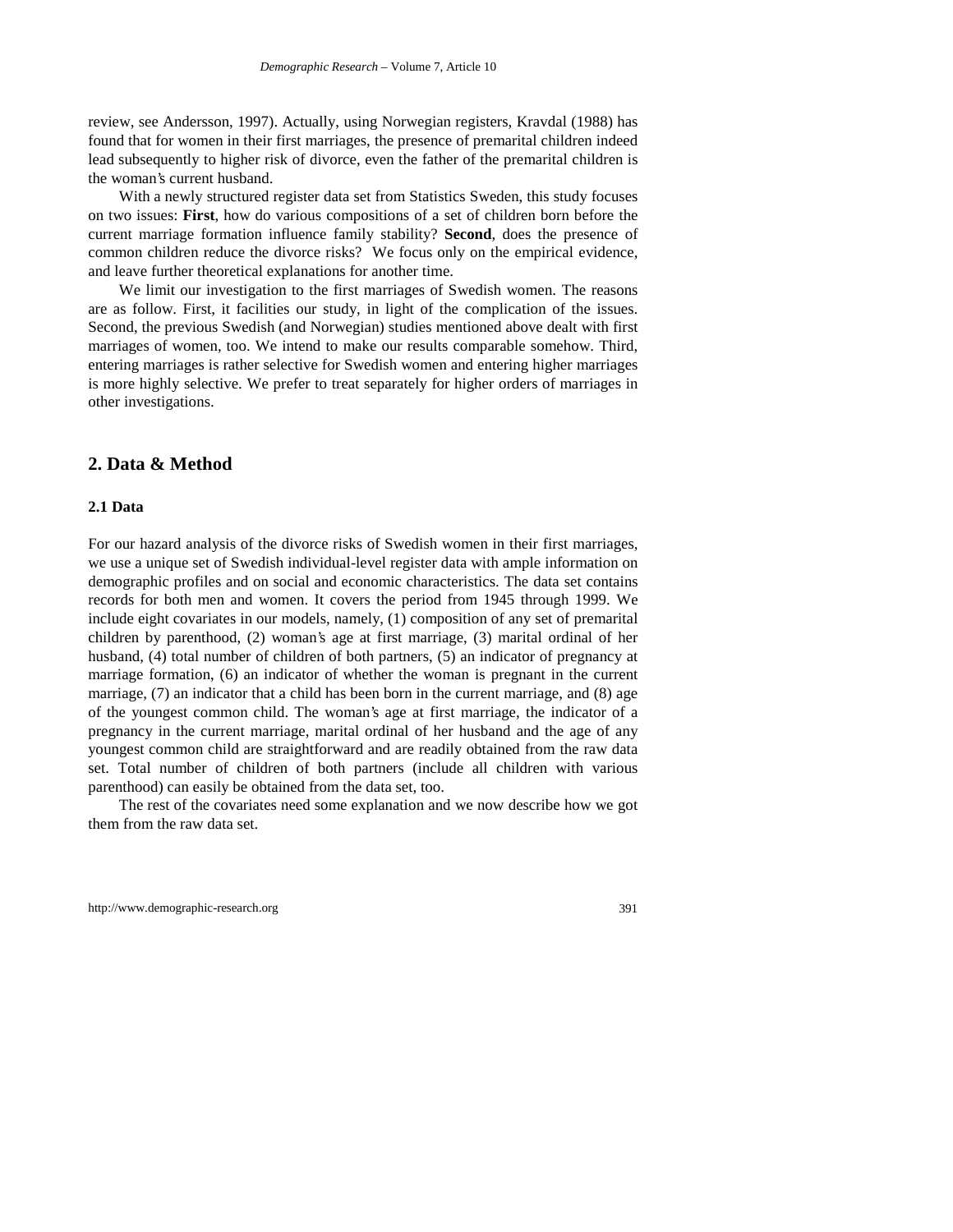The Swedish register database contains a separate record for each individual. The record contains the individual's ID number and date of birth as basic information, and has other related information in addition (educational attainment, annual income, employment status, information on marriage and divorce, childbearing history, and so on). A woman's record contains the birth dates of all her children, their ID numbers, and the ID number of her husband and the ID number of her any partner who produced children with her before the current marriage formation. In a man's record, we have the same information except the information about his children. Children are related to men via women's records. In a child's record, we have its date of birth, the biological mother's ID number, and the biological father's ID number. By comparing the ID numbers of a child's biological father with the ID number of the mother's husband, we obtain complete information about motherhood and fatherhood. This is to say that we know whether any child is a stepchild to any of the parents in the family and whether he/she is a biological child to any of the parents or to both parents together. We also know whether any child was born before the current marriage (premarital children) because we know the date of marriage. In Sweden, it is not unusual that a woman already has children when she enters first marriage. A premarital child could have a father other than the mother's current husband, or it could be a common child produced by the current couple before marriage formation. In both cases we know the children's parenthood situation. A woman in first marriage could also have stepchildren from her husband's relations with other woman either in form of cohabitation or through judicial marriages before the current marriage formation.

We define a fixed covariate called *'the type of premarital children'* according to the different possibilities of parenthood. A description of the types of premarital children is summarized in Table 1. It is an inherent weakness of our data that we have no information on non-marital cohabitation or on where the children live. In most cases, a woman's children live with her. If her current husband has children with other women, those children usually live with their biological mothers. We cannot account for children's residence in our analysis, only for their parenthood.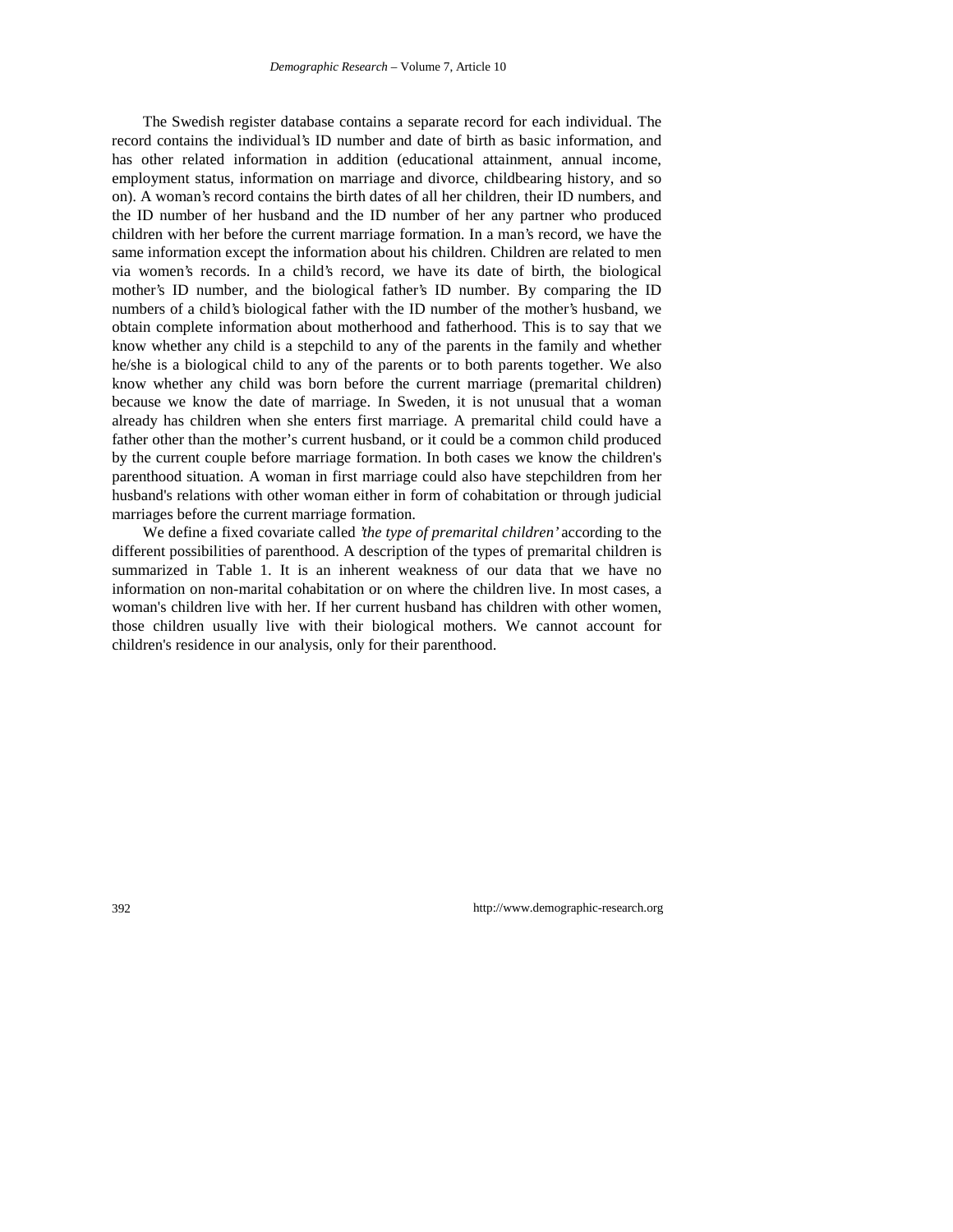| Descriptions                                                                                                    | Symbols       |
|-----------------------------------------------------------------------------------------------------------------|---------------|
| All premarital children are the husband's with other women                                                      | m-type        |
| All premarital children are the wife's with other men                                                           | w-type        |
| There are some premarital children of each of the above kinds                                                   | w-m-mixture   |
| All premarital children are common to the wife and husband                                                      | c-type        |
| Some of the premarital children are common to the wife and husband,<br>other are the husband's with other women | c-m-mixture   |
| Some of the premarital children are common to the wife and husband,<br>others are the wife's with other men     | c-w-mixture   |
| Premarital children are both c-type, w-type, and m-type                                                         | c-w-m-mixture |
|                                                                                                                 |               |

We have also constructed a couple of related variables. We use the number of common children born in the current marriage as a time-varying variable. In addition, we include the separate numbers of the various types of premarital children as time-invariant covariates. On this basis, we have introduced *a binary indicator of childbearing in the current marriage* as another time-varying covariate.

We have also constructed another time-invariant covariate, namely*, a binary indicator of known pregnancy at marriage formation*, based on some reasonable judgments. Given the birthday of a child in the current marriage, we have estimated the beginning of a known pregnancy by counting seven months backward from the date of the child's birth. (We assume that a woman becomes certain of her pregnancy about two months after conception). If the date of a woman's known pregnancy is earlier than the date of her marriage, we assume that the woman knew she was pregnant at marriage. Since we have the ID number of the child's biological father, we also know whether the mother's husband is the child's biological father. Therefore, we know whether the mother was pregnant with a stepchild to her husband when she married him. This mainly lets us see to what degree her husband, before marriage, tolerated her pregnancy by another man, and we can study its effect on the subsequent marital dissolution risks.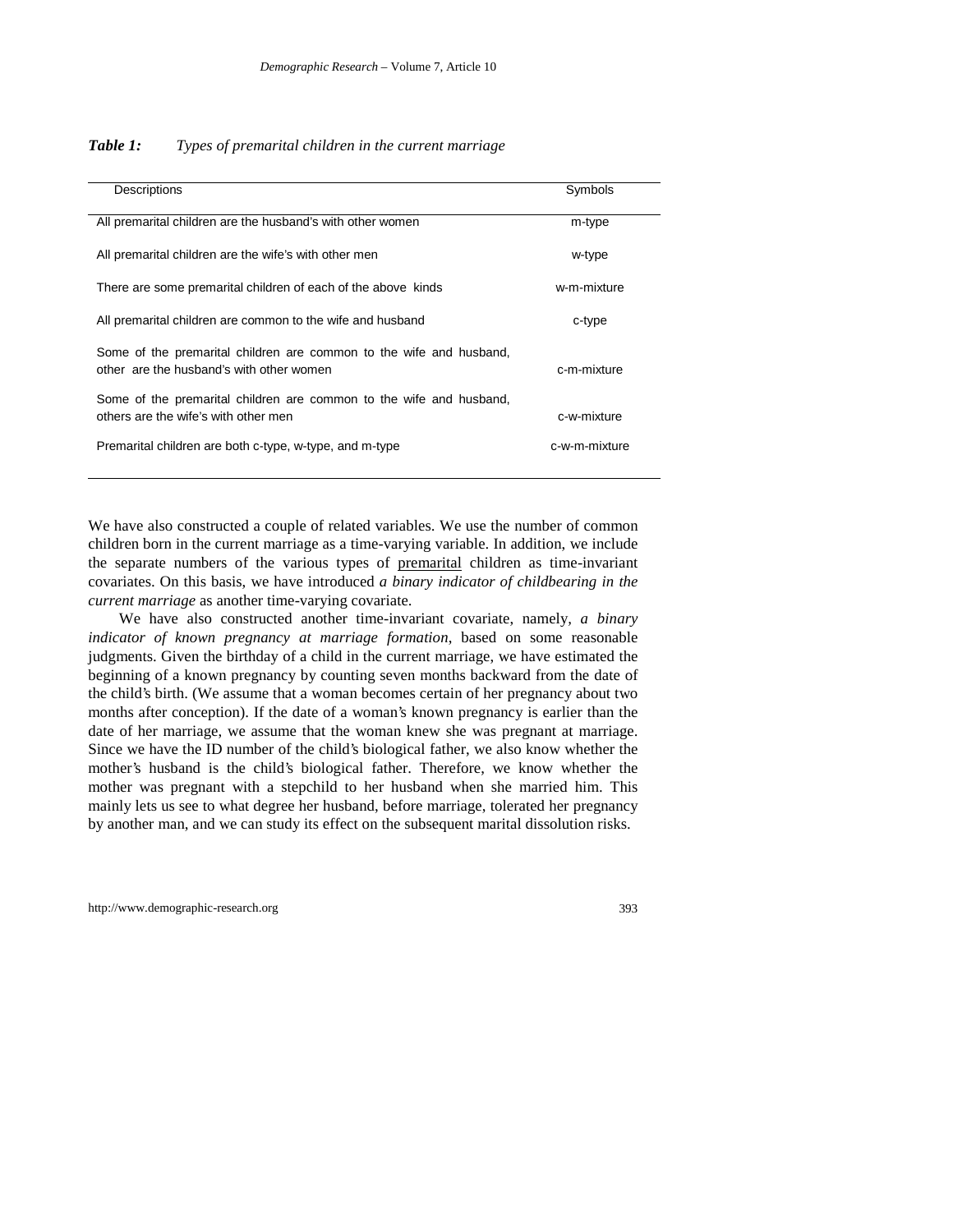A simplified *childbearing history of the couple* is indicated in the last panel of Table 3. The coefficients result from a model with four-way interaction between (1) the type of premarital children, (2) the indicator that a woman is currently pregnant, (3) the age of any youngest common child, and (4) an indicator of common childbearing in the current marriage. The immense Swedish registers allow us to make such a luxurious segmentation of data, and it leads to some interesting and unusual findings.

The time variable of our hazard analysis is the duration of the first marriage. We include 'only' women who got married between January of 1980 and December of 1998. We follow the general assertion that the timing of marriages only plays important role in predicting marital dissolution within 15 years of marriages, observations are censored at 15 years of marriage. Observations are also censored at the emigration of the man or the woman, at the death of the spouse, and at the end of 1998 (by doing so, some marriages observed were exposed to divorce risk for very short time, but we assume that the impact is minor). Table 2 shows the simple statistics of variables in the model. For time-varying variables, we do not give the number of woman in different status, instead, we only calculate the total number of divorces, total exposures and total occurrences in woman years. In this study, we have only included women born in Sweden to eliminate the cultural influence of women's divorce behavior.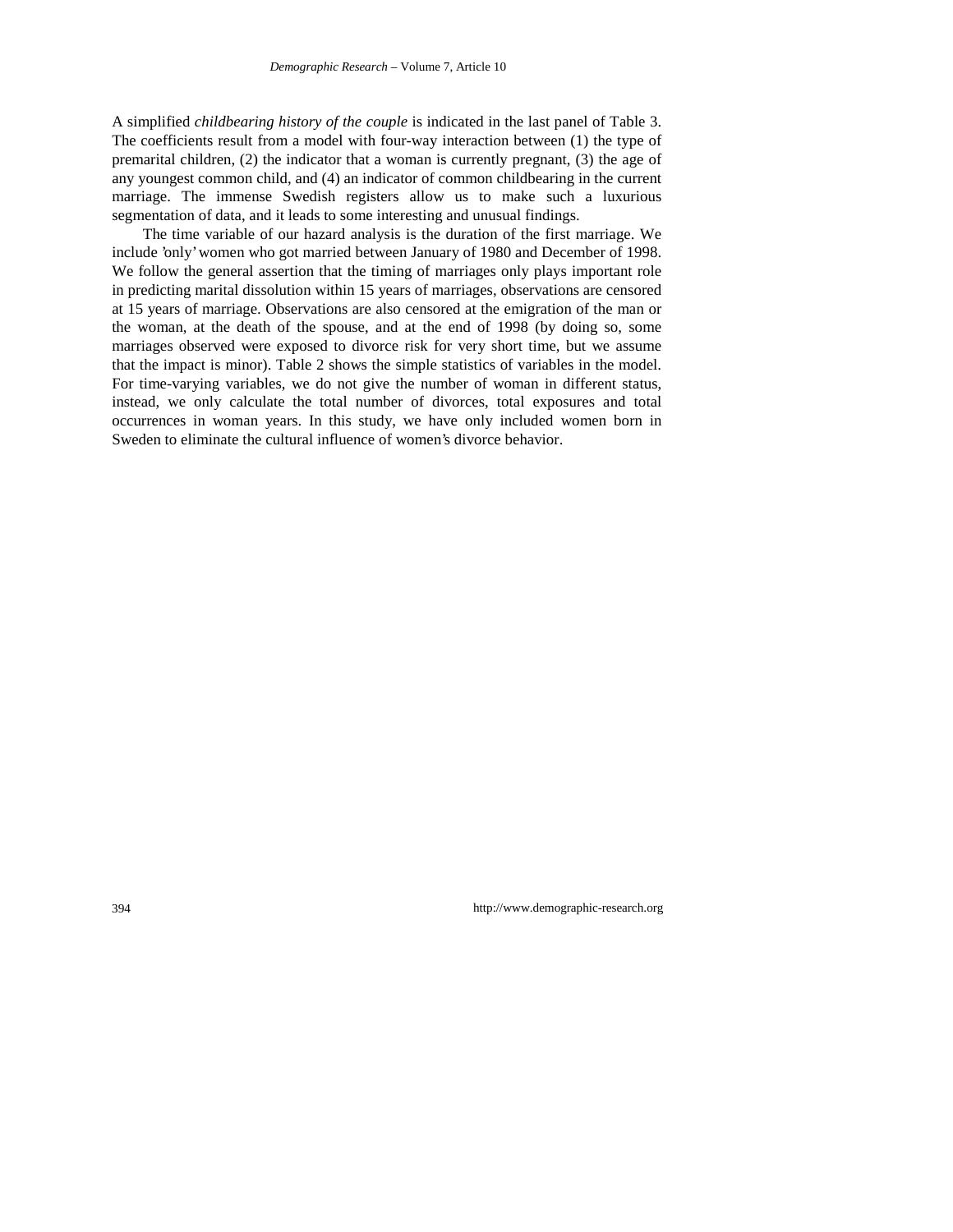| Variable                                                | Level                                        | No. of women   | No. of divorces | <b>Total Exposures</b> | <b>Total Occurrences</b> |
|---------------------------------------------------------|----------------------------------------------|----------------|-----------------|------------------------|--------------------------|
|                                                         |                                              | in exposures   |                 | (woman years)          | (women years)            |
| Total                                                   |                                              | 509093         | 80964           | 4203373.37             | 41969.98                 |
| Age at marriage of woman (year)                         | (below 16)                                   | 3              | $\mathbf{1}$    | 36.72                  | 0.95                     |
|                                                         | 16-19                                        | 11146          | 4336            | 89444.27               | 2191.00                  |
|                                                         | 20-23                                        | 96491          | 23529           | 863785.60              | 12228.69                 |
|                                                         | 24-28                                        | 210861         | 31829           | 1784154.92             | 16517.38                 |
|                                                         | 29-35                                        | 149035         | 17581           | 1178023.85             | 9115.72                  |
|                                                         | 36-49                                        | 41265          | 3686            | 287551.69              | 1915.82                  |
|                                                         | $(50+)$                                      | 292            | $\overline{2}$  | 376.31                 | 0.4219                   |
| Marital ordinal of her husband                          | first                                        | 474212         | 73512           | 3944073.31             | 38104.62                 |
|                                                         | second                                       | 33084          | 6919            | 248820.83              | 3591.57                  |
|                                                         | third or higher                              | 1797           | 533             | 10479.23               | 273.80                   |
| Indicator of woman's pregnancy<br>at marriage formation | not pregnant at<br>marriage formation        | 443285         | 68989           | 3593325.23             | 35715.90                 |
|                                                         | pregnant with child of<br>the current union  | 65744          | 11944           | 609676.30              | 6235.01                  |
|                                                         | pregnant with<br>stepchild to the<br>husband | 63             | 31              | 370.27                 | 19.07                    |
|                                                         | (pregnant status<br>unknown)                 | 1              | $\mathbf 0$     | 1.57                   | 0.00                     |
| Total number of couple's children                       | childless                                    |                | 13465           | 550499.66              | 6796.38                  |
|                                                         | $\mathbf{1}$                                 |                | 15314           | 842623.66              | 7984.22                  |
|                                                         | $\overline{2}$                               |                | 30620           | 1771503.17             | 15954.86                 |
|                                                         | 3                                            |                | 13987           | 759820.35              | 7273.21                  |
|                                                         | $4+$                                         |                | 7578            | 278926.54              | 3961.35                  |
| Indicator of common child born in                       | yes                                          |                | 42031           | 2484315.25             | 21938.17                 |
| the current marriage                                    | no                                           |                | 38933           | 1719058.12             | 20031.81                 |
| Age of youngest common child                            | no common child                              |                | 19431           | 587486.89              | 9876.75                  |
|                                                         | woman pregnant                               |                | 402             | 311367.44              | 115.37                   |
|                                                         | age below 1year                              |                | 1088            | 310882.99              | 423.72                   |
|                                                         | 1-2 years                                    |                | 14329           | 1018407.52             | 7477.59                  |
|                                                         | 3-5 years                                    |                | 24873           | 917856.11              | 13156.12                 |
|                                                         | 6-8 years                                    |                | 11898           | 530045.64              | 6197.25                  |
|                                                         | 9 years and above                            |                | 8943            | 527326.78              | 4723.20                  |
|                                                         |                                              |                |                 |                        |                          |
| Types of premarital children                            | no premarital children                       | 222945         | 31100           | 1876437.29             | 16019.90                 |
|                                                         | m-type                                       | 22302          | 5132            | 167734.83              | 2614.50                  |
|                                                         | w-type                                       | 14514          | 4410            | 107122.06              | 2263.47                  |
|                                                         | w-m-mixture                                  | 8853           | 2794            | 53104.18               | 1453.84                  |
|                                                         | c-type                                       | 202485         | 29293           | 1706375.72             | 15336.27                 |
|                                                         | c-m-mixture<br>c-w-mixture                   | 18005<br>15802 | 3526<br>3575    | 141103.94<br>122218.16 | 1829.49<br>1867.79       |
|                                                         | c-w-m-mixture                                | 4187           | 1134            | 29277.19               | 584.72                   |
|                                                         |                                              |                |                 |                        |                          |

*Table 2: Simple statistics of the variables*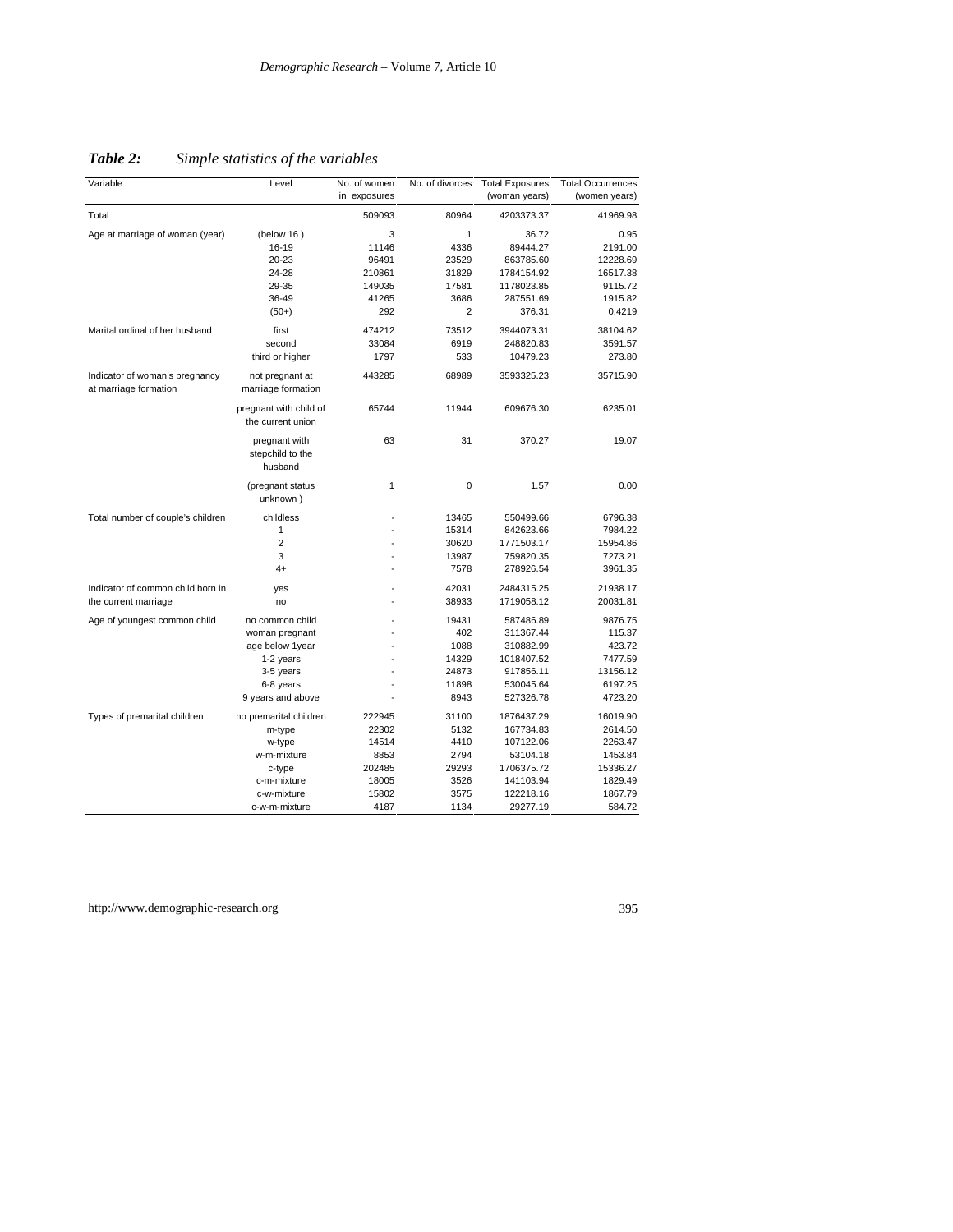#### **2.2 Method**

We used the following intensity regression model, to determine the risk of divorce in the first marriage:

+ **α**<sub>5</sub>**PreKidType** \* NewKids \* PregMar2 \* YChildAge + ν<sub>i</sub>;  $\ln \mu_i(t) = y(t) + \alpha_1 Markge + \alpha_2 Parity + \alpha_3 Mmord + \alpha_4 PresMar1$ 

where  $t$  is the duration since marriage formation;

 $\mu_i(t)$  is the intensity of divorce at duration t for individual i;

 $y(t)$  is the baseline  $log$ -hazard;

 $i_j$ ,  $j = 1, 2, 3, 4$ , are parameters to be estimated;

a vector of parameters to be estimated; 5 *is*

*MarAge* is the age at first marriage of the woman *(fixed variable)*;

Parity is the couple's total number of children with various parenthood(time-varying variable);

*Mmord* is the marital ordinal of the husband(*fixed variable*);

PregMar1 is an indicator of pregnancy at marriage (fixed variable);

**PreKidType** is a vector of indicators of types of premarital children (*fixed variable*);

NewKids is an indicator that the spouses have common children

in the current marriage *(time-varying variable)*;

*PregMar2* is an indicator that the woman is pregnant

in the current marriage *(time-varying variable);* 

YChildAge is the age of any youngest common child of the couple (time-varying variable);

captures woman-specific unobserved heterogeneity, *i v*

a normal distribution with zero mean and variance of Sigma square.

Age at marriage is categorized into five groups, namely, 16-19, 20-23, 24-28, 29-35, and 36-49 years. We have excluded women married at age below 16 or older than 49 from calculations. Age group 24-28 is the omitted reference group. Age of the youngest common child is categorized into 5 groups, namely, below 1 year, 1-2 years, 3-5 years, 6-8 years, and 9 years or older. We have used grouped versions of our continuous variables because it facilitates interpretation. We specify a residual component in the model to capture any unobserved heterogeneity. It is arbitrarily defined as a normal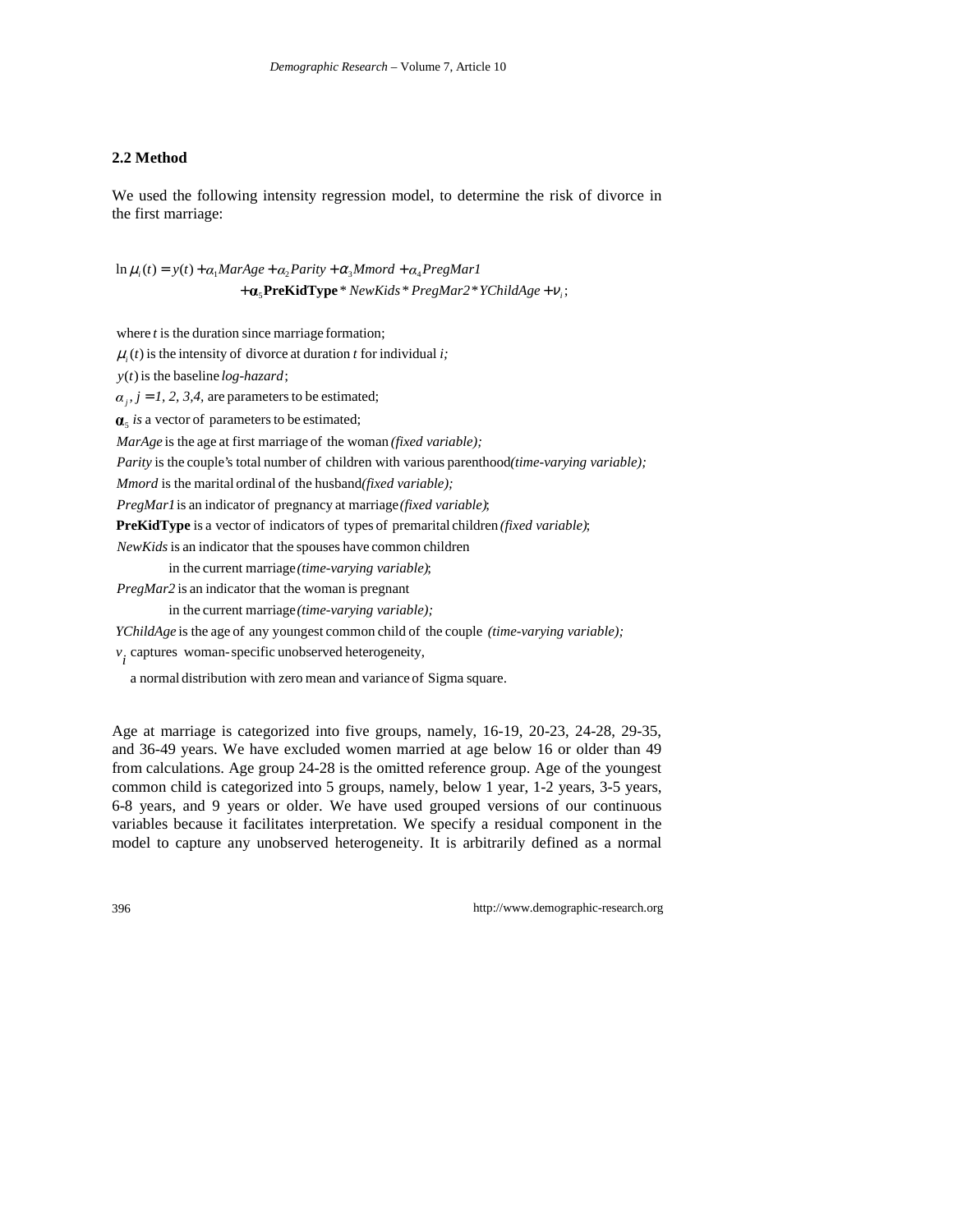distribution with zero mean and Sigma square variance. Since the observation unit in the data set is a woman, therefore, the unobserved-heterogeneity component in the model captures woman-specific heterogeneity, as we noted above. In practice, we run first a model without unobserved heterogeneity component, we run second a model with such a term. We did not find any estimates reversed in direction. However, the likelihood ratio test shows that the second model improves significantly the model fit. We also find that after capturing woman's specific heterogeneity, the differences among the estimates became highly distinct. As following, we will present the results obtained from running the model with unobserved heterogeneity component.

### **3. Findings**

We first describe Table 3. The woman's age at first marriage is 'only' a control variable and, as usual, the divorce risk declines as this age increases. We also regard parity (of the couple) as a control variable. We find that, couple who remained childless or who produced only one child can be classified as one group according to the level of divorce risks. Couple who has produced two or more children can be classified as another group. The basic trend is that the divorce risk decreases as the number of children increases. The presence of the second child reduces half of the relative risk of divorce. Women who get married with a man in second marriage do not have substantially high risks of divorce, whereas, woman who marry a man in third or higher order of marriage have much higher divorce risk, compared with women who marry a man in first marriage.

 As expected, women who were pregnant with a baby of the current union at the time of marriage formation had a much lower risk of divorce than that of women about to give a birth to a stepchild to her husband. Women who were not pregnant at marriage had the lowest risk of divorce. Pregnancy at marriage raised the risks of divorce regardless of the parenthood of the coming child.

We turn now to the covariates of greatest interest to us; they are in the last panel of Table 3.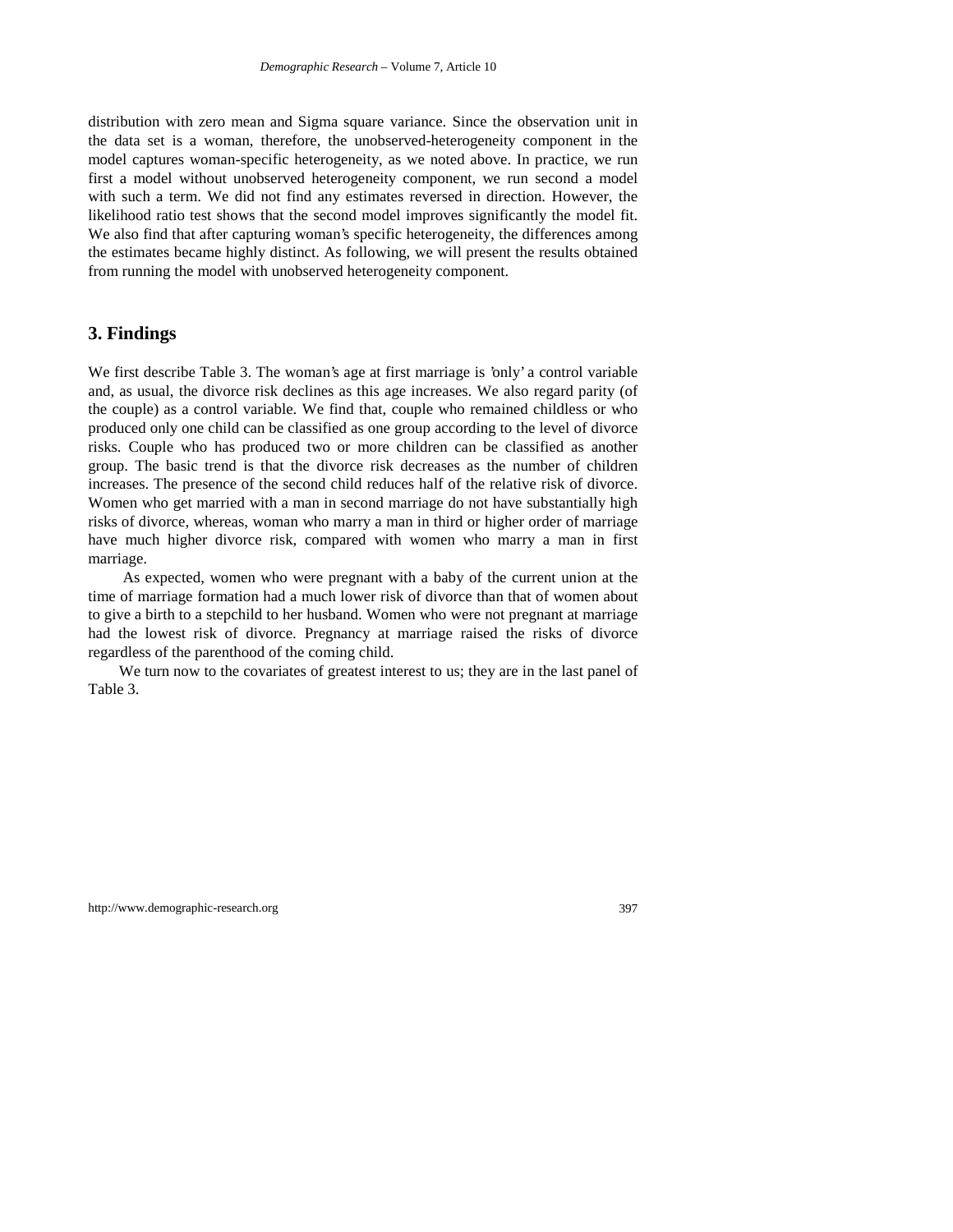| Age at marriage of woman               |                                                                     |                                              |                           |         |         |      |                       |
|----------------------------------------|---------------------------------------------------------------------|----------------------------------------------|---------------------------|---------|---------|------|-----------------------|
| 16-19                                  |                                                                     | 6.49                                         |                           |         |         |      |                       |
| 20-23                                  |                                                                     |                                              | 2.32                      |         |         |      |                       |
| 24-28                                  |                                                                     |                                              | 1.00                      |         |         |      |                       |
| 29-35                                  |                                                                     |                                              | 0.50                      |         |         |      |                       |
| 36-49                                  |                                                                     |                                              | 0.23                      |         |         |      |                       |
|                                        | Total number of couple's children (including hers, his, and theirs) |                                              |                           |         |         |      |                       |
| 0                                      |                                                                     | 0.92                                         |                           |         |         |      |                       |
| $\mathbf{1}$                           |                                                                     | 1.00                                         |                           |         |         |      |                       |
| $\overline{2}$                         |                                                                     | 0.50                                         |                           |         |         |      |                       |
| 3                                      |                                                                     | 0.37                                         |                           |         |         |      |                       |
| $4 +$                                  |                                                                     |                                              | 0.40                      |         |         |      |                       |
|                                        | Indicator of woman's pregnancy at marriage formation                |                                              |                           |         |         |      |                       |
| not pregnant at marriage formation     |                                                                     |                                              | 1.00                      |         |         |      |                       |
|                                        | pregnant with child of the current union                            |                                              | 1.65                      |         |         |      |                       |
|                                        | pregnant with stepchild to the husband                              |                                              | 5.36                      |         |         |      |                       |
| Marital ordinal of her husband         |                                                                     |                                              |                           |         |         |      |                       |
| first                                  |                                                                     |                                              | 1.00                      |         |         |      |                       |
| second                                 |                                                                     |                                              | 1.09                      |         |         |      |                       |
| third or higher                        |                                                                     |                                              | 2.51                      |         |         |      |                       |
| Child bearing history<br>of the couple | no common children born in<br>the current marriage                  | common children born in the current marriage |                           |         |         |      |                       |
|                                        |                                                                     |                                              | age of the youngest child |         |         |      |                       |
|                                        |                                                                     | woman<br>pregnant                            | age below 1               | age 1-2 | age 3-5 |      | age 6-8 age 9 & above |
| no premarital children                 | 1.00                                                                | 0.04                                         | 0.04                      | 0.14    | 0.31    | 0.33 | 0.27                  |
| c-type                                 | 0.90                                                                | 0.03                                         | 0.13                      | 0.33    | 0.56    | 0.55 | 0.49                  |
| m-type                                 | 3.08                                                                | 0.20                                         | 0.31                      | 0.81    | 1.21    | 1.15 | 0.88                  |
| c-m-mixture                            | 2.25                                                                | 0.19                                         | 0.35                      | 0.86    | 1.28    | 1.26 | 1.06                  |
| c-w-mixture                            | 2.80                                                                | 0.26                                         | 0.76                      | 1.32    | 2.12    | 2.24 | 1.78                  |
| w-type                                 | 4.45                                                                | 0.21                                         | 1.10                      | 1.67    | 2.23    | 1.91 | 1.79                  |
| c-w-m-mixture                          | 4.50                                                                | 0.28                                         | 1.14                      | 2.54    | 4.28    | 3.93 | 4.66                  |

w-m-mixture 12.20 0.40 3.38 3.38 4.01 3.68 3.97

*Table 3: Relative risks of divorce of Swedish women in first marriages*

Sigma 1.7680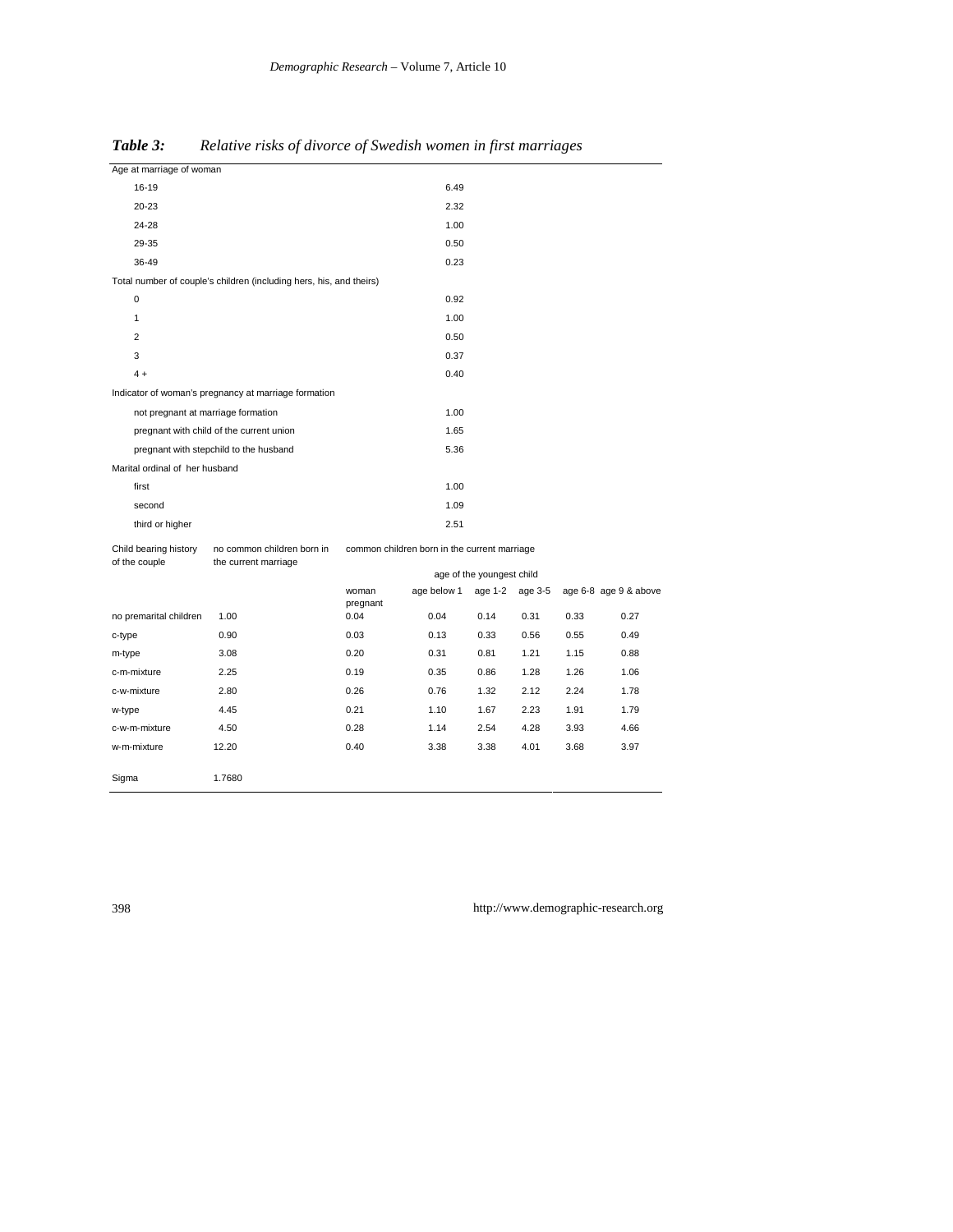As we have noted, the lower panel of Table 3 is the result of an interaction among four covariates. One sees that the panel consists of two sets of columns, namely, (1) a single column for families with no common child born in the current marriage, and (2) a set for families with common children born in the current marriage. In the latter set, one finds the relative risks of divorce for pregnant women and for women with a youngest common child at various ages.

From the first column of the lower panel of Table 3 one finds that families with premarital children of c-type have slight lower risk of divorce. All other families show higher risks of divorce than that of childless families before the current marriage formation. This is to say, for families without childbearing after the current marriage formation, those with stepchildren to either partner have substantially higher risks of divorce than childless families do.

In the set for families with common children born in the current marriage, the relative risk displayed on the top of each column is always the smallest, except in the first column, where the second figure is the smallest. This finding implies that the existence of premarital children before the current marriage raises the subsequent divorce risk of the families where the woman is in her first marriage. Families where the couple produces a common child before the current marriage also have higher risk of divorce than that of families where there is no any premarital child. We can conclude that for families with childbearing in the current marriage, the presence of premarital children indeed lead to an excess risk of divorce independent of the parenthood of these children.

By explaining the results shown on Table 3 and Figures 1a and 1b, we describe how various compositions of a set of children born before the current marriage formation influence divorce of woman's first marriage.

Table 3 suggests that families in which the wife had premarital children have particularly high risks of divorce. We see this from three comparisons. First, families with w-type premarital children have a higher risk of divorce than do those with m-type premarital children. Second, families with a c-w-mixture of premarital children have a much higher risk of divorce than do those with c-m-mixture premarital children. Third, families with a w-m-mixture of premarital children have a much higher risk of divorce than do those with a c-m-mixture of premarital children. This finding is so robust that it holds not only for families that do or do not have a common child in the current marriage but also for families where the wife was pregnant with the spouses' common child at marriage. It also holds true regardless of the age of the youngest common child.

Remember that premarital children of w-type are produced in the mother's relation with another man than her current husband. The children usually live with their mother and may have a harder time getting along with their stepfather and their half-siblings. As a result, they may cause much friction in the family. Another reason may be that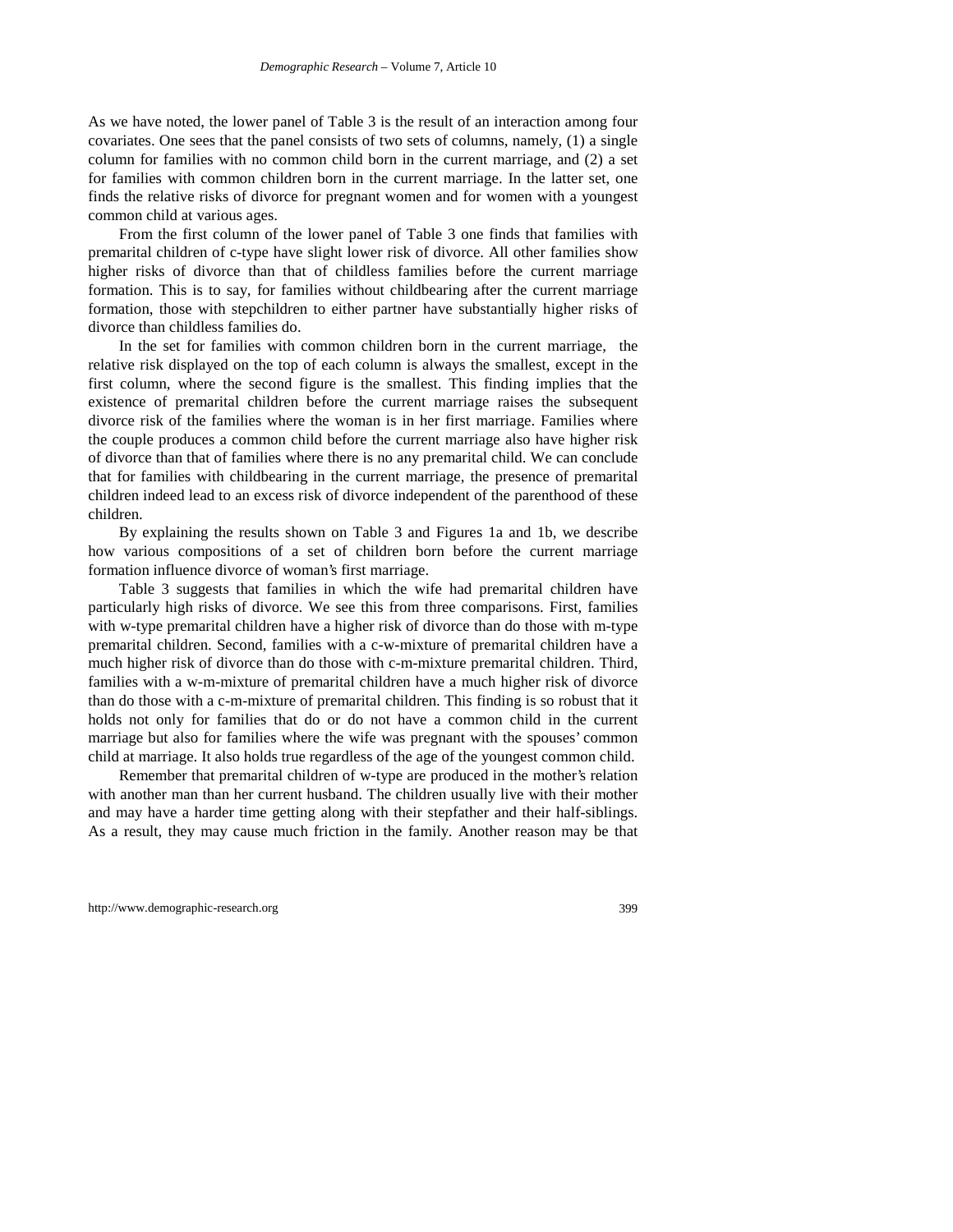men are much less tolerant of their stepchildren than women are. Men may be more concerned about their *own* children. The families with premarital children of a w-mmixture and where the couple had not produced common child after they got married had the highest risk of divorce.

Figure 1a, based on Table 3, gives us a clearer understanding of the findings. The stippled blue line stands for the relative divorce risks of families with no premarital children. It is located in the lowest part of the field, showing the lowest relative risks of divorce. The curve for families with premarital children of c-type is just *above* the one for those families with no premarital children. This important point confirms that having children common to the current union before marriage formation could cause a higher risk of subsequent divorce than having no premarital children and having these children within marriage. The next is the curve for families with premarital children of m-type, and the curve further above is one for families with premarital children of c-mmixture. The four curves move up smoothly one above another. The curves for families with premarital children of w-type, c-w-mixture, w-m-mixture, and c-w-m-mixture, are much higher up, which implies substantially higher risks of divorce for these families. After the youngest common child turned three years old, families with premarital children of a c-w-m-mixture had a higher risk of divorce even than families with premarital children of a w-m-mixture. Most of the curves show a decreasing risk of divorce as the age of the youngest common child got beyond 3 years of age, but the trends are not consistent. For instance, divorce risk decreases only after age 6-8 for the groups 'no-premarital children' and c-w-mixture', and the risk increases at age 9 or older for the groups 'c-w-m-mixture' and 'w-m-mixture'.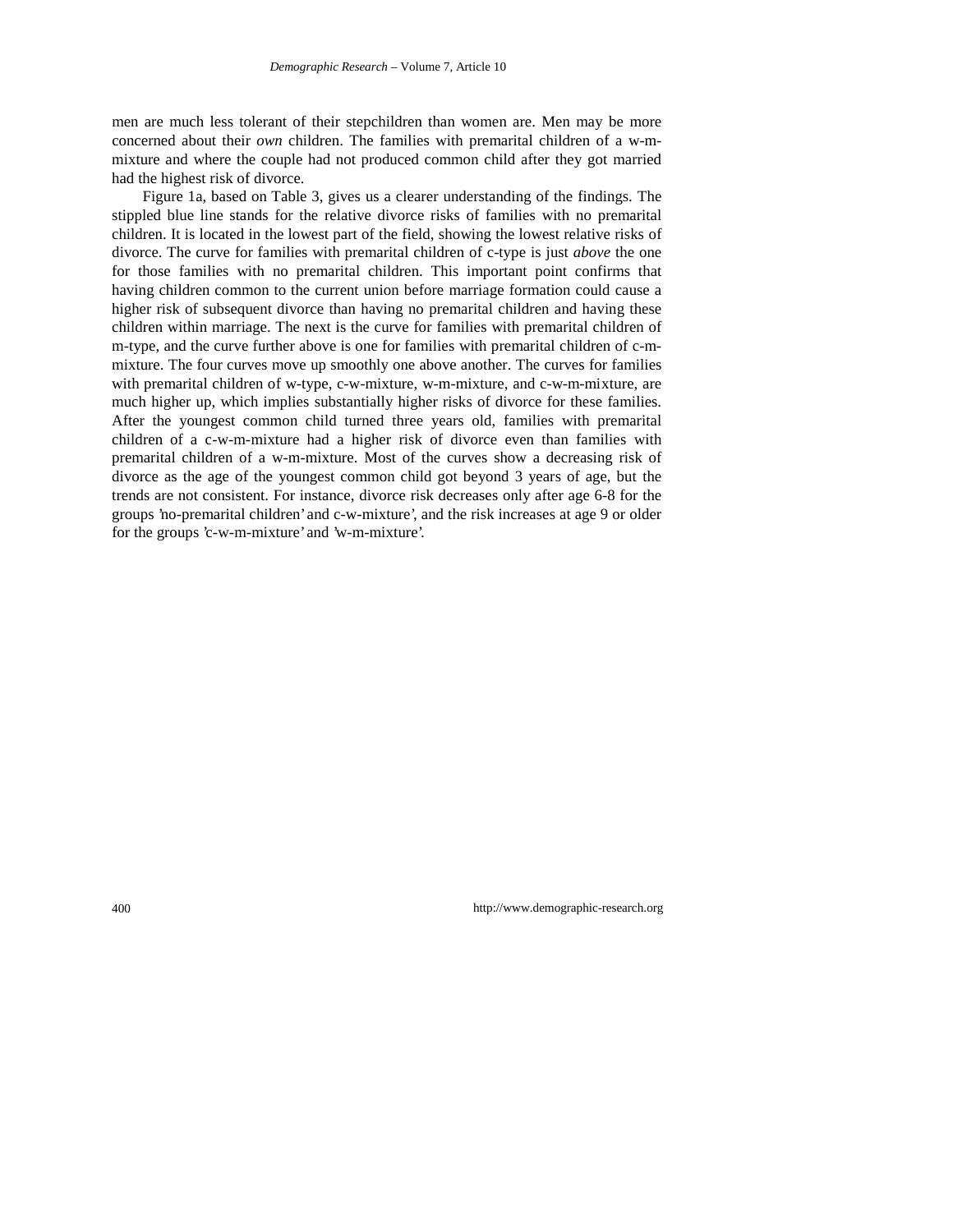*Figure 1a: Divorce risks according to the age of the youngest common child, separately according to parenthood of any premarital children.*

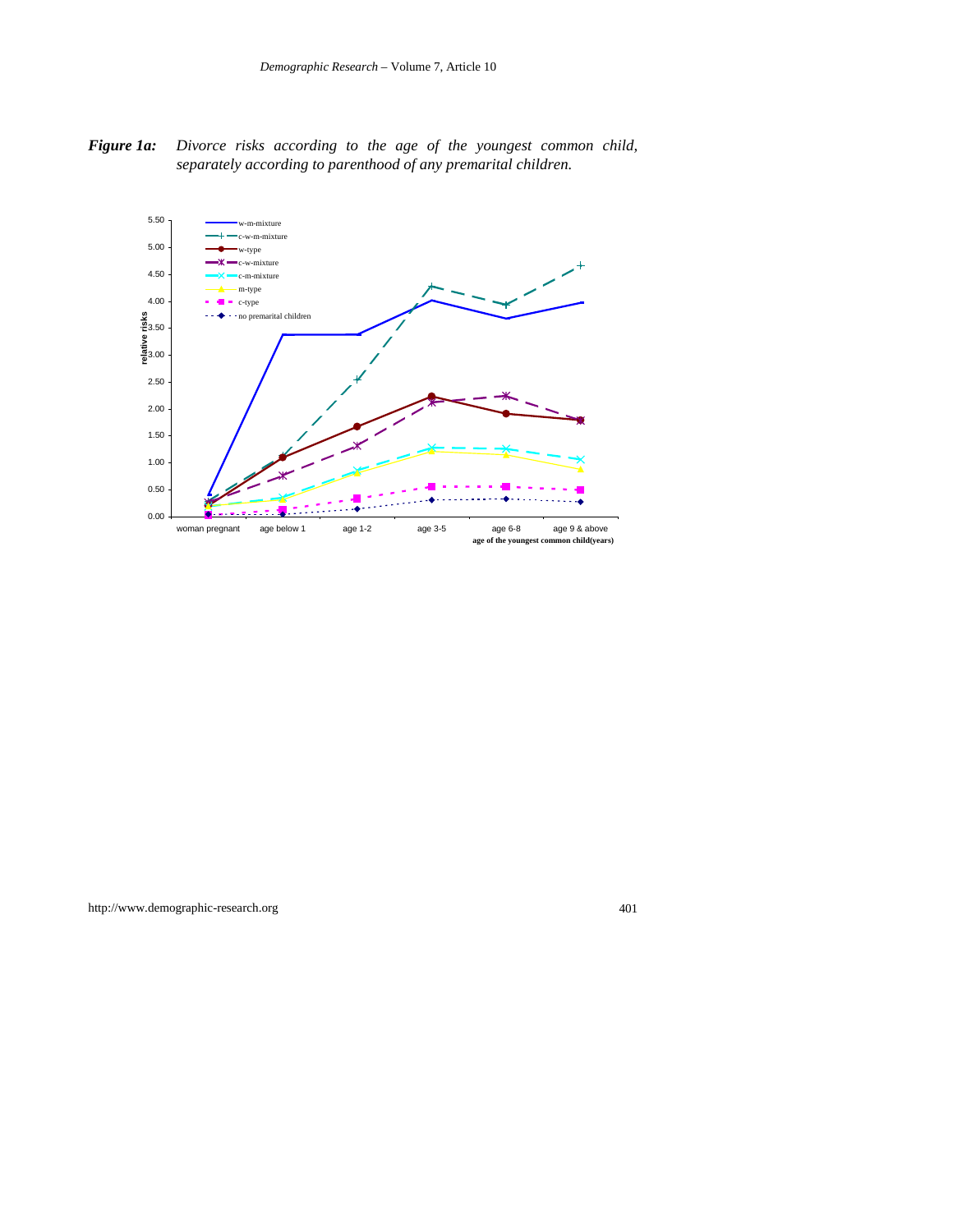*Figure 1b: Divorce risks according to the type of premarital children, separately according to age of the youngest common child.*



Figure 1b displays the same table panel from a different angle. It confirms further what we have pointed out above. First, a woman's pregnancy with a common child clearly reduces the risk of marriage dissolution no matter what kind of premarital children the spouses had before current marriage formation. Second, when the youngest common child was 3 years or older, the age of the youngest child no longer influenced the pattern of divorce risk; the type of premarital children then became the dominant factor shaping the curves that represent the relative risk. Third, families with common children aged 3-8 years old had the highest risk of divorce, and when the youngest common child reached 9 years or older, the divorce risk tended to decrease. But for families with premarital children of a c-w-m-mixture, the relative divorce risk reached a peak after the youngest common child reached 9 years or older. A possible reason may be that in such families, the older the children are, the more likely is friction to occur. Fourth, the age of the youngest child barely had an impact on the divorce risk for families with premarital children of w-m-mixture--in Figure 1b, the points representing the relative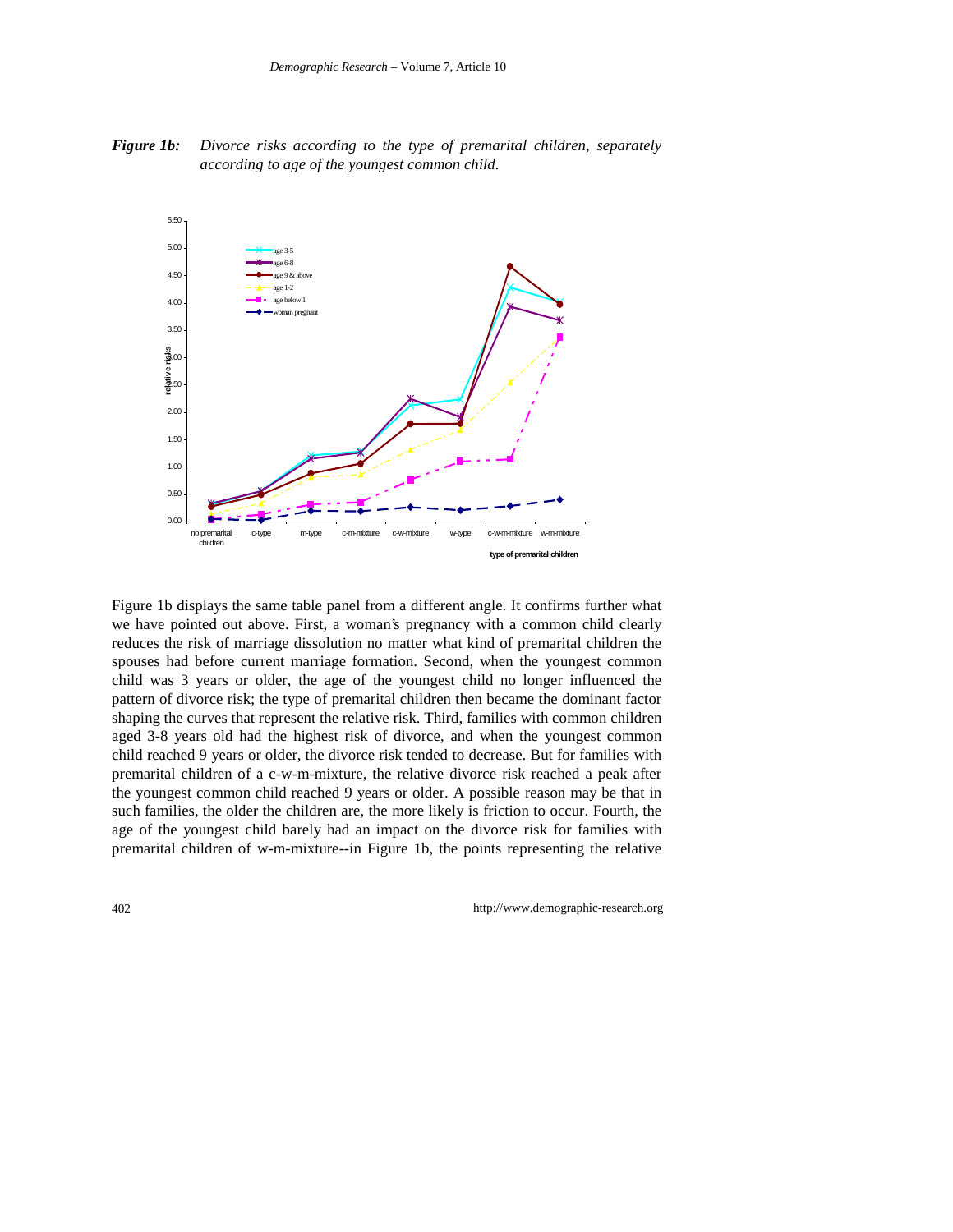risks of such families come close together. Fifth, Figure 1b also confirms that families in which the wife had premarital children who were not her husband's have particularly high risks of divorce. The curves go up from the left to the right part of the diagram field where the relative risks for families with premarital children of c-w-mixture, wtype, c-w-m-mixture and w-m-mixture are displayed.

We also note that producing common children after the current marriage was formed lowered the risk of divorce for all types of families. Relative risks in Table 3 show that families where the couple did not produce common children in the current marriage had very high risks of divorce. But as the youngest common child grew, say, to age three, the families with premarital children of c-w-m-mixture experienced a higher risk of divorce. This could stem from the fact that as children grow up, tension tends to grow within the family. However, producing common could not be the cause of lowering divorce risk, instead, it could be the fact that the couple has an optimistic expectation toward their marriage and they produced subsequently a child after the marriage formation. It is equally true that the presence of a common child could serve as a tie of the family relation or somehow as an obstacle of divorce. Having common children before marriage formation cements bonds in the family. This conclusion is supported by the following facts. Families with premarital children of the c-type had the lowest risk of divorce of all families. Families with premarital children of a c-mmixture had a lower risk of divorce than families with premarital children of the mtype, and families with premarital children of a c-w-mixture had a lower risk of divorce than those families with premarital children of the w-type.

In our discussion above, we have not really accounted for the fact that there is an overlap in the lower parts of Table 3 between total number of couple's children and the type of the premarital children. For instance, if a family had premarital children of a cw-m-mixture and the couple produced a new child in the marriage, the total number of children would be at least 4 in the family. Therefore, figures in the lower panel of Table 3 are for women of different parities. Ideally, we should make an interaction between couples' parity and the four covariates in the lowermost of panel, but this would cause another problem--we would lose a complete combinations of premarital children with various parenthood as shown on Table 1 and Table 3. The reason is that the families with low parity, say, one or two do not have *various* type of premarital children (see, Liu, 2002b).

However, ignoring the interaction has not harmed the essence of our findings. We see this as follows. First, we have seen in Table 3 that divorce risks decrease when the couple's parity increases. Families where the couple had two or more children had a much lower divorce risk than families where the couple only had one child or had not yet a child. Second, the figures in the lower panel of Table 3 show that families with premarital children of the c-w-m-mixture have a much higher divorce risk than do the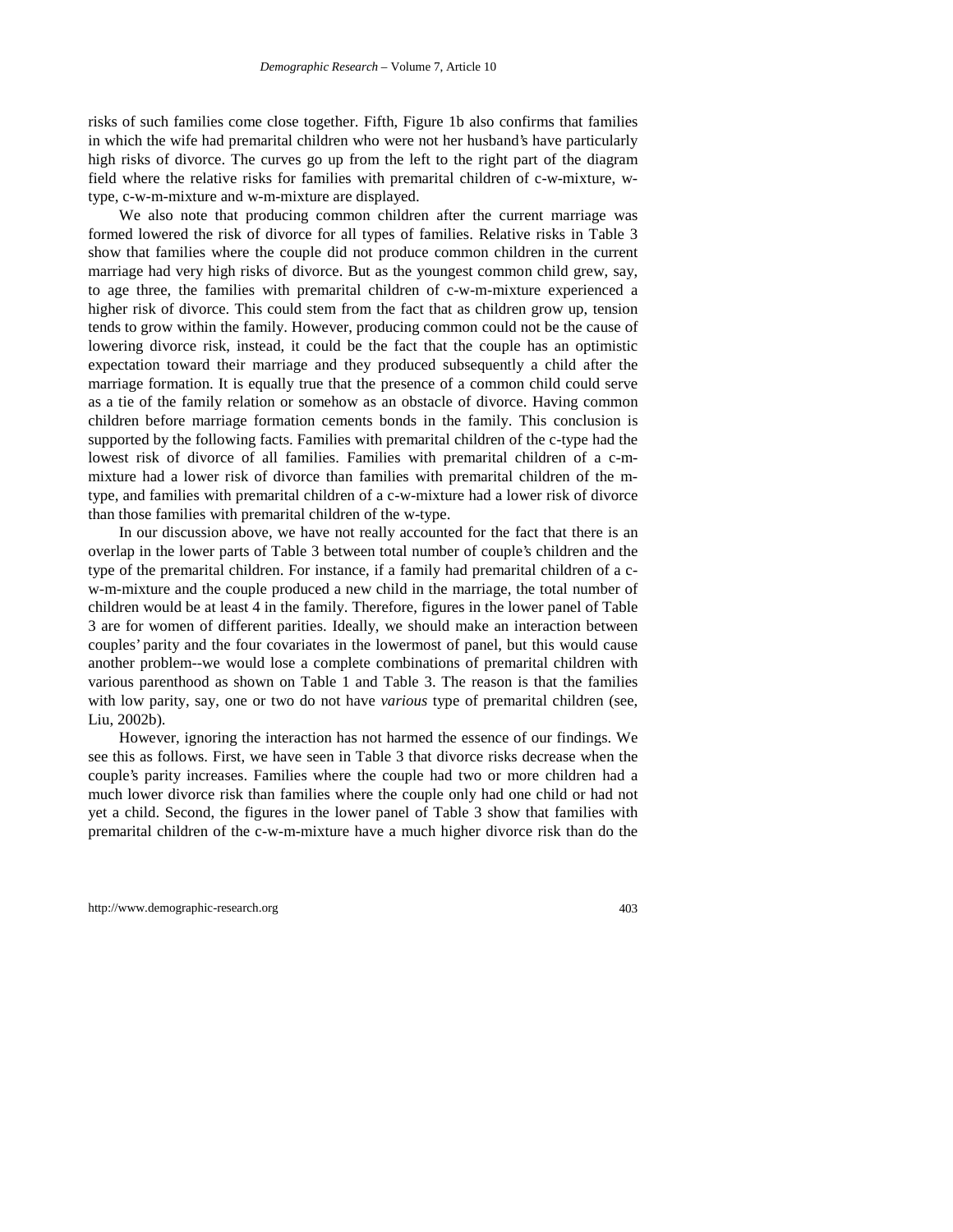families with premarital children of the c-type, m-type and w-type. The minimum number of children of the former families is 3, but the latter types of families could have only one child. This suggests that the divorce patterns shown in Table 3 are determined mainly by the parenthood of the premarital children and the effect of premarital children seems to overwhelmingly overshadow the effect of the couple's parity.

## **4. Conclusion**

Families with premarital children had higher risks of divorce than families without premarital children. Having common children is always an indicator for lower divorce risks. Though, the reversed causality may exist. Premarital children from a woman's relationship with another man made the marriage highly unstable. Premarital children to the man were much less important than premarital children to the woman. This depends probably on the fact that the women's premarital children usually live with their mothers in the current couple's household, whereas, men's premarital children usually do not. The age of the youngest common child plays an additional though minor role in predicting family stability. Our findings concerning the effect of premarital children and the pattern of divorce risks in first marriages hold true even after the total number of children of the couple is controlled.

Our investigation also finds limitation of new Swedish registers. We do not know with whom the premarital children are living. We do not have information about premarital cohabitation, therefore, we can only deal with judicial marriage and do not concern union orders of both premarital cohabitation and marriages. Selection of the partner into marriages is also a disadvantage of the data we apply.

## **5. Acknowledgements**

I thank Statistics Sweden for providing the data for this study. I am particularly grateful to Jan Hoem for his extensive substantive and editorial comments and his support throughout the whole process of this investigation. Thanks go to Jonathan MacGill, who did the programming to convert the raw data into the format needed for the aML software. I received helpful comments from Gunnar Andersson on an earlier draft of this paper. I would like to thank Elizabeth Zach and Susann Backer for their language editing services. Finally, three anonymous reviewers of *Demographic Research* are greatly acknowledged.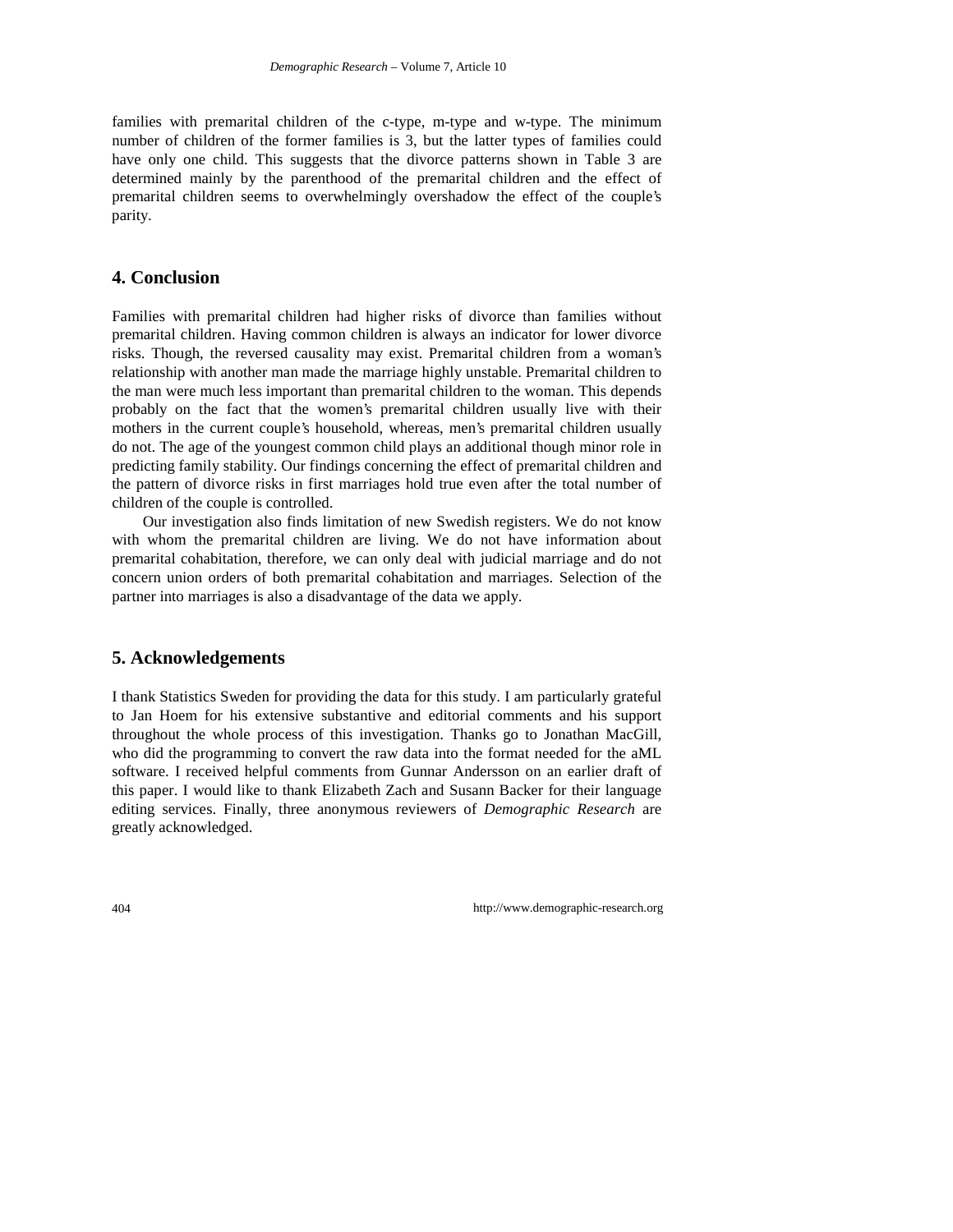#### **References**

- Andersson, G. (1997). "The Impact of Children on Divorce Risks of Swedish Women". *European Journal of Population* 13/2: 109-145.
- Becker, G.S., Landes, E. M., Michael, R. T. (1977). "An Economic Analysis of Marital Instability". *The Journal of Political Economy* 86/6: 1141-1188.
- Cherlin, A. (1978). "Remarriage as an Incomplete Institution". *American Journal of Sociology* 84/3: 634-650.
- Cherlin, A. J., Furstenberg, Jr., F.F. (1994). "Stepfamilies in the United States: a reconsideration". *Annual Review of Sociology* 20: 359-381.
- Furstenberg Jr., F. F. (1990). "Divorce and the American Family". *Annual Review of Sociology* 16: 379-403.
- Ganong L. H. and Coleman M. (1988). "Do Mutual Children Cement Bonds in Stepfamilies?". *Journal of Marriage and the Family* 50: 687-699.
- Hoem, J. M. (1995). "Educational Capital and Divorce Risk in Sweden in the 1970s and 1980s". *Stockholm Research Reports in Demography* No. 95. Stockholm University, Demography Unit.
- Hong, Y. (1996). "Patterns of Divorce Risk in the 1970s and 1980s for Swedish Women with a Gymnasium Education". *Stockholm Research Reports in Demography* No. 103. Stockholm University, Demography Unit.
- Kravdal, Ø., 1988. "The Impact of First-Birth Timing on Divorce: new evidence from a longitudinal analysis based on the Central Population Register of Norway". *European Journal of Population* 4: 247-269.
- Liu, G. (2002a). "Divorce Risk of Swedish Women in Their First Marriages two cohorts born in 1950 and 1960". *Rostock, MPIDR Working Paper* WP-2002-012. http://www.demogr.mpg.de/papers/working/wp-2002-012.pdf
- Liu, G. (2002b). "How Premarital Children and Childbearing in the Current Marriage Influence Family Stability--descriptive findings based on Swedish register data". *Rostock, MPIDR Working Paper* WP-2002-16. http://www.demogr.mpg.de/ papers/working/wp-2002-016.pdf
- Qvist, J., Uhlen, M., and Sjoeberg, I. (1995). *Skilsmaessor och separationer: bakgrund och utveckling.* Statistics Sweden, Stockholm: Demografiska Rapporter 1995: 1.